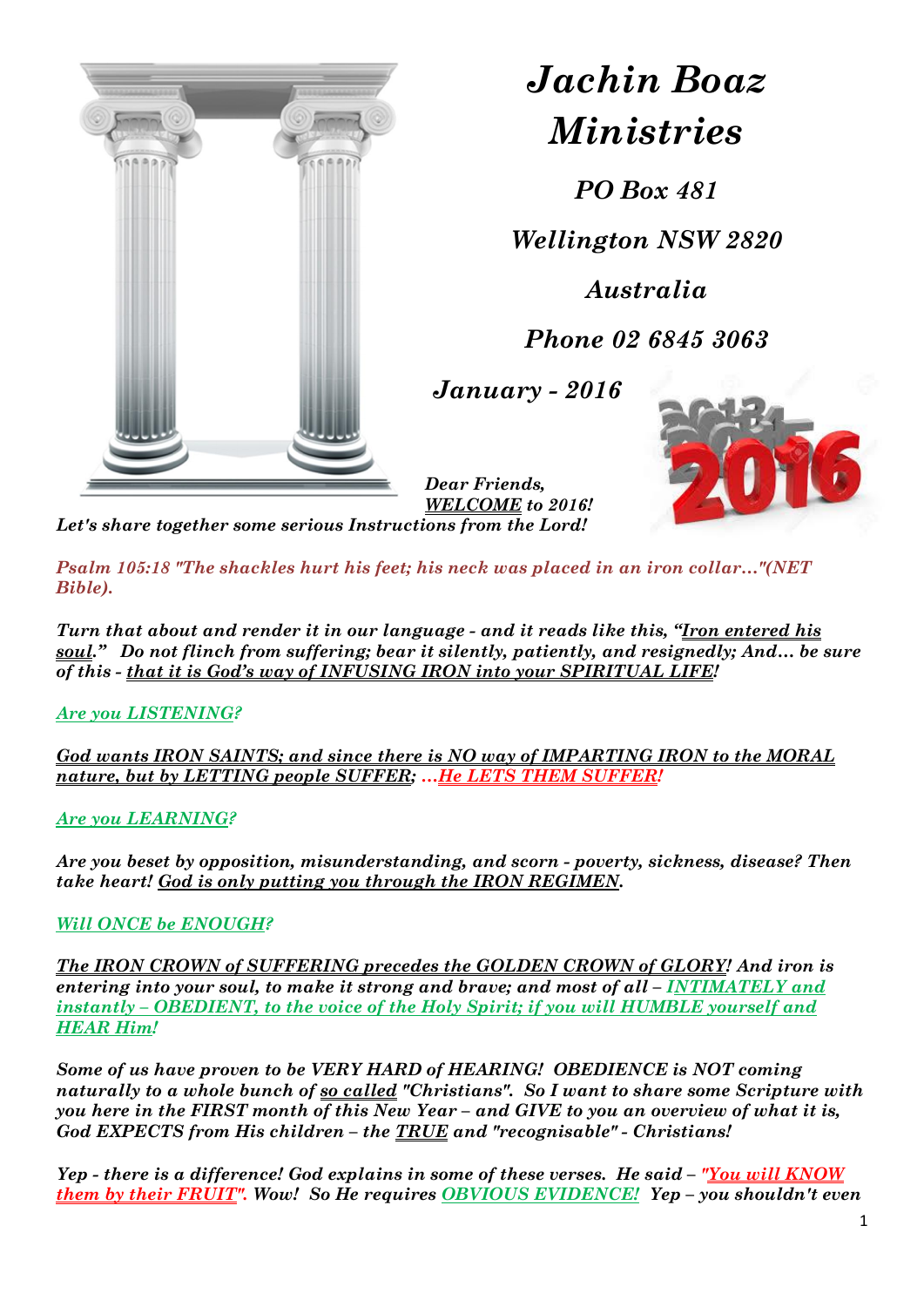*have to say anything. WHAT you DO - should REFLECT what - He SAYS! (Selah - You might need to stop and think about that for a minute). I am sharing this with you, at the beginning of this New Year, in the hope of you being found OBEDIENT, when He calls your name… VERY SOON!*



*Mat 10:5 Jesus sent out these twelve, charging them, Go nowhere among the Gentiles and do NOT go into any town of the Samaritans;* 

*Mat 10:6 But go rather to the lost sheep of the house of Israel.* 

*Mat 10:7 And as you go, preach, saying, The kingdom of heaven is at hand! Mat 10:8 Cure the sick, raise the dead, cleanse the lepers, drive out demons. FREELY (without pay) you have RECEIVED, FREELY (without charge) GIVE.* 

*Mat 10:9 Take no gold nor silver nor [even] copper money in your purses (belts); Mat 10:10 And do not take a provision bag or a wallet for a collection bag for your journey, nor two undergarments, nor sandals, nor a staff; for the workman deserves his support (his living, his food).* 

*Mat 10:11 And into whatever town or village you go, inquire who in it is deserving, and stay there [at his house] until you leave [that vicinity].* 

*Mat 10:12 As you go into the house, give your greetings and wish it well.* 

*Mat 10:13 Then if indeed that house is deserving, let come upon it your PEACE [that is, freedom from all the distresses that are experienced as the result of sin]. But if it is not deserving, let your PEACE return to you.* 

*Mat 10:14 And whoever will not receive and accept and welcome you nor listen to your message, as you leave that house or town, shake the dust [of it] from your feet.* 

*Mat 10:15 Truly I tell you, it shall be more tolerable on the day of judgment for the land of Sodom and Gomorrah than for that town.* 

*Mat 10:16 Behold, I am sending you out like sheep in the midst of wolves; be wary and wise as serpents, and be innocent (harmless, guileless, and without falsity) as doves. [Gen. 3:1.] Mat 10:17 Be on guard against men [whose way or nature is to act in opposition to God]; …*

*Take note – as you read through these verses, that there are some "specifics" that one can glean from, and pray about, and meditate upon – with regard to what it is God would have you do - TODAY!*

*For example – there are SPECIFIC places He wants for you to GO and NOT TO GO (verse 5); and WHO He would want for you to be in contact with (verse 6); and WHAT to DO and HOW to DO IT (verse 8); and HOW NEVER to LOSE your PEACE (verses 12-14). And you are given SPECIFIC instructions (verses 16-17) to be WARY and WISE and INNOCENT – while at the same time being ON GUARD! This is some GODLY WISDOM, to keep you safe and protected, from the wiles of the enemy!* 

*Learn to PERSONALIZE the Scripture, and ask of the Lord every morning, exactly what He wants for you to be doing - TODAY – in order to ALWAYS be found OBEDIENT - to Holy Spirit instructions!*

*HE LEADS – WE FOLLOW! How simple is that? We continue…*

*Mat 10:19 But when they deliver you up, do NOT be ANXIOUS about how or what you are to speak; for what you are to say will be given you in that very hour and moment, Mat 10:20 For it is not you who are speaking, but the Spirit of your Father speaking through you.* 

*Mat 10:21 Brother will deliver up brother to death, and the father his child; and children will take a stand against their parents and will have them put to death.* 

*Mat 10:22 And you will be hated by all for My name's sake, but he who perseveres and endures to the end will be saved [from spiritual disease and death in the world to come].*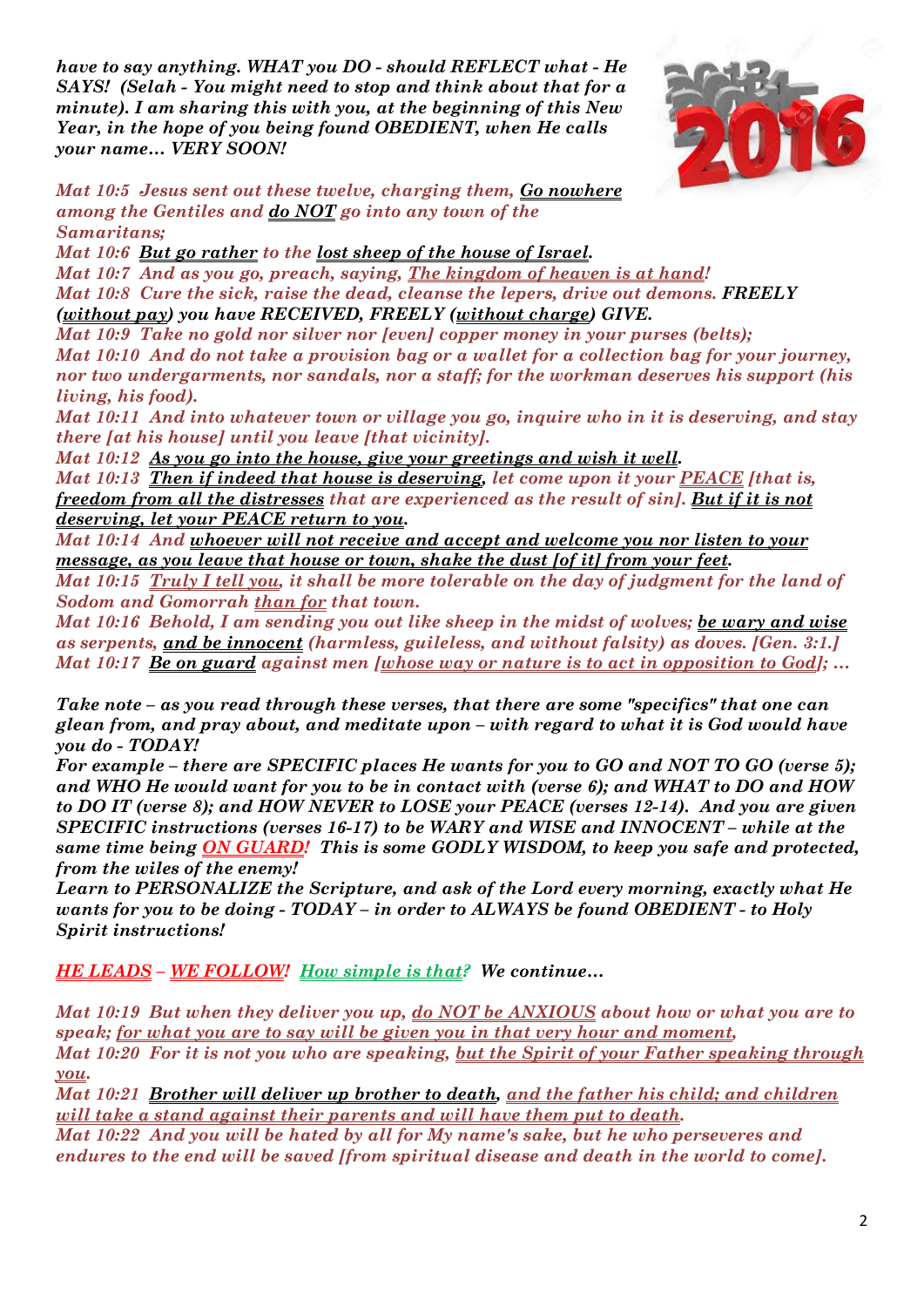*Mat 10:23 When they persecute you in one town [that is, pursue you in a manner that would injure you and cause you to suffer because of your belief], flee to another town; for truly I tell you, you will not have gone through all the towns of Israel before the Son of Man comes. …*



*ANXIETY is NOT an OPTION! You will NOT be abandoned by your God – PROVIDED, you have learned OBEDIENCE and ABIDING! (Verse 19-20). We have been warned of where our persecution comes from, (verse 21), and how to ESCAPE it; (verse 23) …PROVIDED we understand OBEDIENCE - based on Kingdom Principles! Selah!* 

*God ONLY says what He MEANS – and He MEANS what He says. And He says – IMITATE Me! How is your ONENESS metre? (verse 32). Is He ABIDING in you? (verse 32). Do you REFLECT His LIKENESS?* 

*Mat 10:32 Therefore, everyone who acknowledges Me before men and confesses Me [out of a state of ONENESS with Me], I will also acknowledge him before My Father Who is in heaven and confess [that I am ABIDING in] him.* 

*Mat 10:33 But whoever denies and disowns Me before men, I also will deny and disown him before My Father Who is in heaven.* 

*Mat 10:34 Do not think that I have come to bring PEACE upon the earth; I have NOT COME to bring PEACE, but a SWORD.* 

*Mat 10:35 For I have come to PART asunder a man from his father, and a daughter from her mother, and a newly married wife from her mother-in-law--*

*Mat 10:36 And a man's foes will be they of HIS OWN HOUSEHOLD. [Mic. 7:6.]* 

*Mat 10:37 He who loves [and takes more pleasure in] father or mother more than [in] Me is NOT worthy of Me; and he who loves [and takes more pleasure in] son or daughter more than [in] Me is not worthy of Me;* 

*Mat 10:38 And he who DOES NOT take up his cross and follow Me [cleave steadfastly to Me, conforming WHOLLY to My example in living and, if need be, in dying also] is NOT worthy of Me.* 

*Mat 10:39 Whoever finds his [lower] life will lose it [the higher life], and whoever loses his [lower] life on My account will find it [the higher life].* 

*Mat 10:40 He who receives and welcomes and accepts you receives and welcomes and accepts Me, and he who receives and welcomes and accepts Me receives and welcomes and accepts Him Who sent Me.* 

*Mat 10:41 He who receives and welcomes and accepts a prophet because he is a prophet shall receive a prophet's reward, and he who receives and welcomes and accepts a righteous man because he is a righteous man shall receive a righteous man's reward.* 

*Mat 10:42 And whoever gives to one of these little ones [in rank or influence] even a cup of cold water because he is My disciple, surely I declare to you, he shall not lose his reward. (Amp).*

*So God EXPECTS – "ALL" - from us… (verse 38)? Anything less and we are NOT WORTHY??? Do NOT be DECEIVED by the LIES of the enemy, especially in this current "Lawless and Perverted" society. We DO KNOW where to expect the devil to STRIKE FIRST – right at the very HEART of our FAMILY. (verse 36). So – be ON GUARD – remember? (see verse 17). And UNDERSTAND that God's time of PATIENCE with mankind has ended – and His time for REPENTANCE has COME. JUDGEMENT looms large – and SOON! Are you READY when He calls your name?*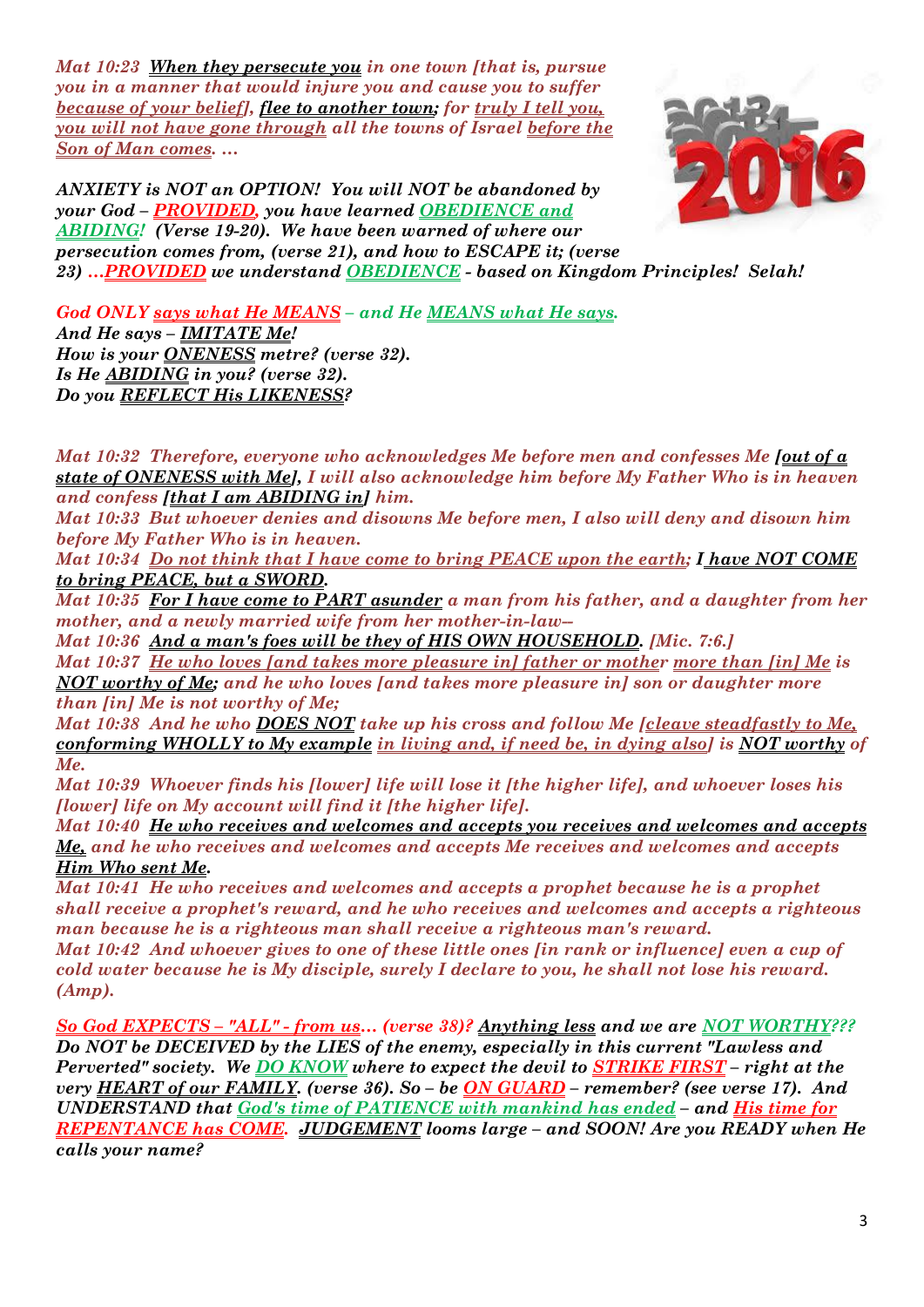*Titus 3:1 REMIND PEOPLE to be submissive to [their] magistrates and authorities, to be OBEDIENT, to be prepared and willing to do any upright and honourable work,* 

*Titus 3:2 To slander or abuse or speak evil of no one, to avoid being contentious, to be forbearing (yielding, gentle, and conciliatory), and to show unqualified courtesy toward everybody.* 





*obstinate and disobedient, deluded and misled; [we too were once] slaves to all sorts of cravings and pleasures, wasting our days in malice and jealousy and envy, hateful (hated, detestable) and hating one another.* 

*Titus 3:4 BUT WHEN the goodness and loving-kindness of God our Saviour to man [as man] appeared,* 

*Titus 3:5 He SAVED us, not because of any works of righteousness that we had done, but because of HIS OWN pity and mercy, by [the] cleansing [bath] of the new birth (regeneration) and renewing of the Holy Spirit,* 

*Titus 3:6 Which He poured out [so] richly upon us through Jesus Christ our Saviour. Titus 3:7 [And He did it in order] that we might be justified by His grace (by His favour, wholly undeserved), [that we might be acknowledged and counted as conformed to the divine will in PURPOSE, THOUGHT, and ACTION], and that we might become heirs of eternal life according to [our] hope.* 

*Titus 3:8 This message is MOST TRUSTWORTHY, and concerning THESE THINGS I want you to INSIST STEADFASTLY, so that those who have believed in (trusted in, relied on) God may be careful to apply themselves to honourable occupations and to doing good, for such things are [not only] excellent and right [in themselves], but [they are] good and profitable for the people.* 

*Titus 3:9 But AVOID stupid and foolish controversies and genealogies and dissensions and wrangling about the Law, for they are unprofitable and futile.* 

*Titus 3:10 [As for] a man who is factious [a heretical sectarian and cause of divisions], after admonishing him a FIRST and SECOND time, REJECT [him from your fellowship and have NOTHING MORE to do with him],* 

*Titus 3:11 Well aware that such a person has utterly changed (is perverted and corrupted); he goes on sinning [though he] is convicted of guilt and self-condemned. (Amp).*

*Emphasis on – Titus 3:9-11… AVOID! After TWO warnings – REJECT! Yep – EVERYBODY, including "family members".*

*Have NOTHING MORE (what part of "NO" do you NOT understand?) …to do with them! THEY (not your problem- their choice) …CHOOSE to continue in SIN – and are Self-Condemned! Because – remember this…*

*Psalm 1:1 BLESSED (HAPPY, fortunate, prosperous, and enviable) is the man who walks and lives NOT in the counsel of the ungodly [following their advice, their plans and purposes], NOR stands [submissive and inactive] in the path where sinners walk, NOR sits down [to relax and rest] where the scornful [and the mockers] gather.* 

*Psalm 1:2 But his delight and desire are in the law of the Lord, and on His law (the* 

*precepts, the instructions, the teachings of God) he HABITUALLY meditates (ponders and studies) by day and by night. [Rom. 13:8-10; Gal. 3:1-29; II Tim. 3:16.] (Amp).*

*Is your OBEDIENCE - HABITUAL?* 

*How is your INTIMACY and ONENESS with the Holy Spirit?* 

*Do you feel EMPTY and INCOMPLETE without Him?* 

*Is He your FIRST thought in the morning, and your LAST thought at night; and the reason for EVERY thought in between?*